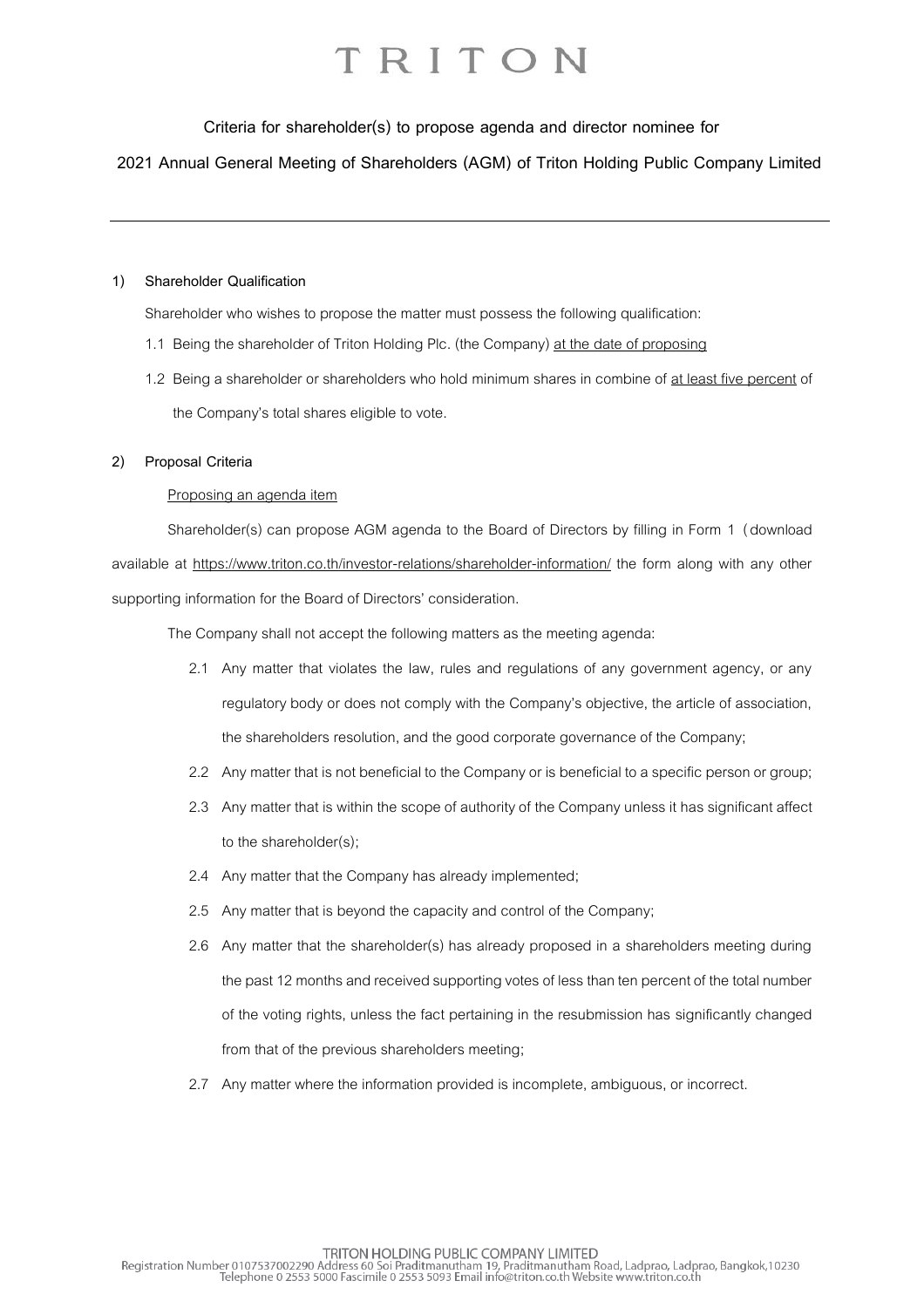#### Proposing a candidate to be nominated as a director

Shareholder(s) who wishes to nominate the list of qualified candidate(s) to be elected as director must complete Form to nominate TRITON's director for the year 2021 (Form 2) and the resume of a proposed candidate to be elected as a director for the year 2021 (Form 3) All forms can be downloaded from https://www.triton.co.th/investor-relations/shareholder-information/. Shareholder(s) may submit any other supporting information for the Board of Directors' consideration. In this regards, such proposal shall be received consent from the proposed candidate.

#### **3) Channel for Submitting Proposal**

- 3.1 Facsimile (662) 553 5091 or E-mail: [secretary@triton.co.th](file:///D:/Users/tharakorn/AppData/Local/Microsoft/Windows/Temporary%20Internet%20Files/Content.Outlook/ZROAD9I4/secretary@triton.co.th) (unofficial) and then submit the original copy by registered mail within 31 January 2021
- 3.2 Registered Mail to: Company Secretary

Triton Holding Public Company Limited

60 Soi Praditmanutham 19 Praditmanutham Road,

Ladprao, Ladprao Bangkok 10230

#### **4) Documentation Required**

A list of document required and relevant details are provided on the last page of Form 1, 2 and 3.

#### **5) Consideration Procedures**

- 5.1 The Company Secretary will initially review the proposal and the list of proposed candidates, and supporting documents before proposing to the Nomination Committee and Corporate Governance Committee.
- 5.2 The Nomination Committee and the Corporate Governance Committee will consider and review suitability and reasonability of matters and thelist of candidates who the shareholders proposed before proposing to the Board of Directors for their consideration.
- 5.3 The Board of Directors will consider the proposal and the list of proposed candidates who the shareholders proposed. If the Board of Directors agrees that any issues are significant or beneficial to the Company or shareholder(s), the Board will incorporate those issues as AGM agenda. If the Board of Directors rejects any shareholders proposals, the Company will report such rejection and its rationales to the shareholder(s) at the shareholders' meeting.

#### **6) Submission Period**

From 13 November 2020 until 31 January 2021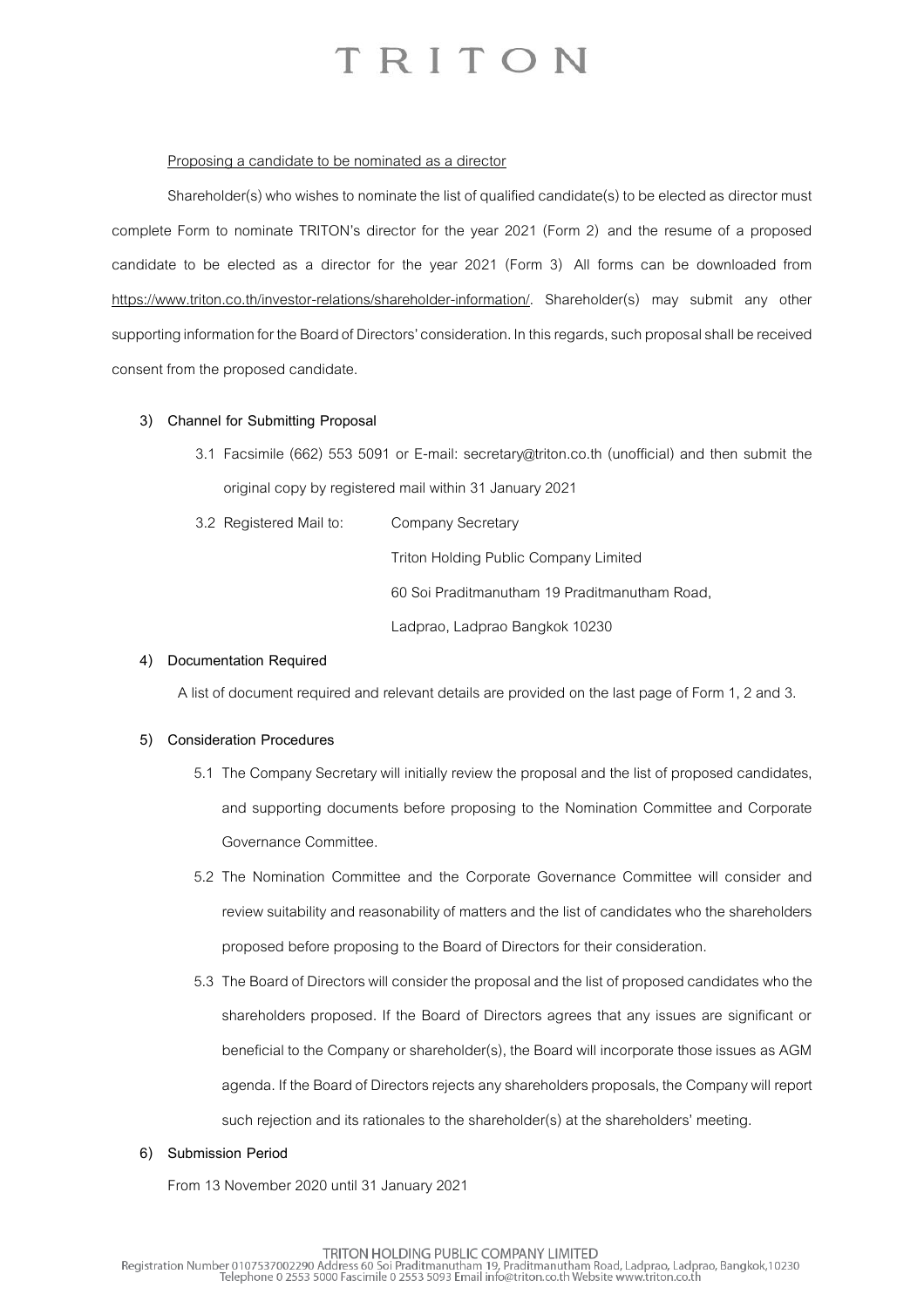| แบบฟอร์ม 1 |  |
|------------|--|
|            |  |

(Form 1)

| แบบเสนอระเบียบวาระการประชุมสามัญผู้ถือหุ้น ประจำปี 2564 ล่วงหน้า |                                                                                                                                                                                  |                                       |                |
|------------------------------------------------------------------|----------------------------------------------------------------------------------------------------------------------------------------------------------------------------------|---------------------------------------|----------------|
|                                                                  | (Form to propose agenda for 2021 Annual General Meeting of Shareholders)                                                                                                         |                                       |                |
|                                                                  |                                                                                                                                                                                  |                                       |                |
| Name                                                             |                                                                                                                                                                                  |                                       |                |
| ที่อยู่                                                          |                                                                                                                                                                                  |                                       |                |
| Address                                                          |                                                                                                                                                                                  |                                       |                |
|                                                                  |                                                                                                                                                                                  |                                       |                |
| Telephone                                                        | Facsimile                                                                                                                                                                        |                                       |                |
|                                                                  |                                                                                                                                                                                  |                                       |                |
| Holding TRITN of                                                 |                                                                                                                                                                                  | share(s)                              |                |
| ข้าพเจ้ามีความประสงค์จะขอเสนอระเบียบวาระการประชุม ดังนี้         |                                                                                                                                                                                  |                                       |                |
| (I would like to propose the following agenda item;)             |                                                                                                                                                                                  |                                       |                |
| วัตถุประสงค์ (Objective):                                        | □ เพื่อทราบ                                                                                                                                                                      | □ เพื่อพิจารณา                        | □ เพื่ออนุมัติ |
|                                                                  |                                                                                                                                                                                  | (For information) (For consideration) | (For approval) |
|                                                                  | เหตุผลที่เสนอ/ประโยชน์ที่คาดว่าบริษัทจะได้รับ (โปรดแนบเอกสารประกอบถ้ามี)                                                                                                         |                                       |                |
|                                                                  | Reasons/Benefits to the Company [Please attach the supporting document (if any)]                                                                                                 |                                       |                |
|                                                                  | ข้าพเจ้าขอรับรองว่าข้อมูลข้างต้น หลักฐานการถือหุ้น และเอกสารประกอบเพิ่มเติมที่แนบมาพร้อมกันนี้ถูกต้องทุก<br>ประการ และยินยอมให้บริษัทเปิดเผยข้อมูลหรือเอกสาร หลักฐาน ดังกล่าวได้ |                                       |                |
|                                                                  | (I certify that all information in this form and supporting documents are correct. And, I consent to the disclosure                                                              |                                       |                |

of the attached information or evidence if the Company deems it necessary.)

| ลงนาม  | ผู้เสนอ  |
|--------|----------|
| Signed | Proposer |

วันที่ Date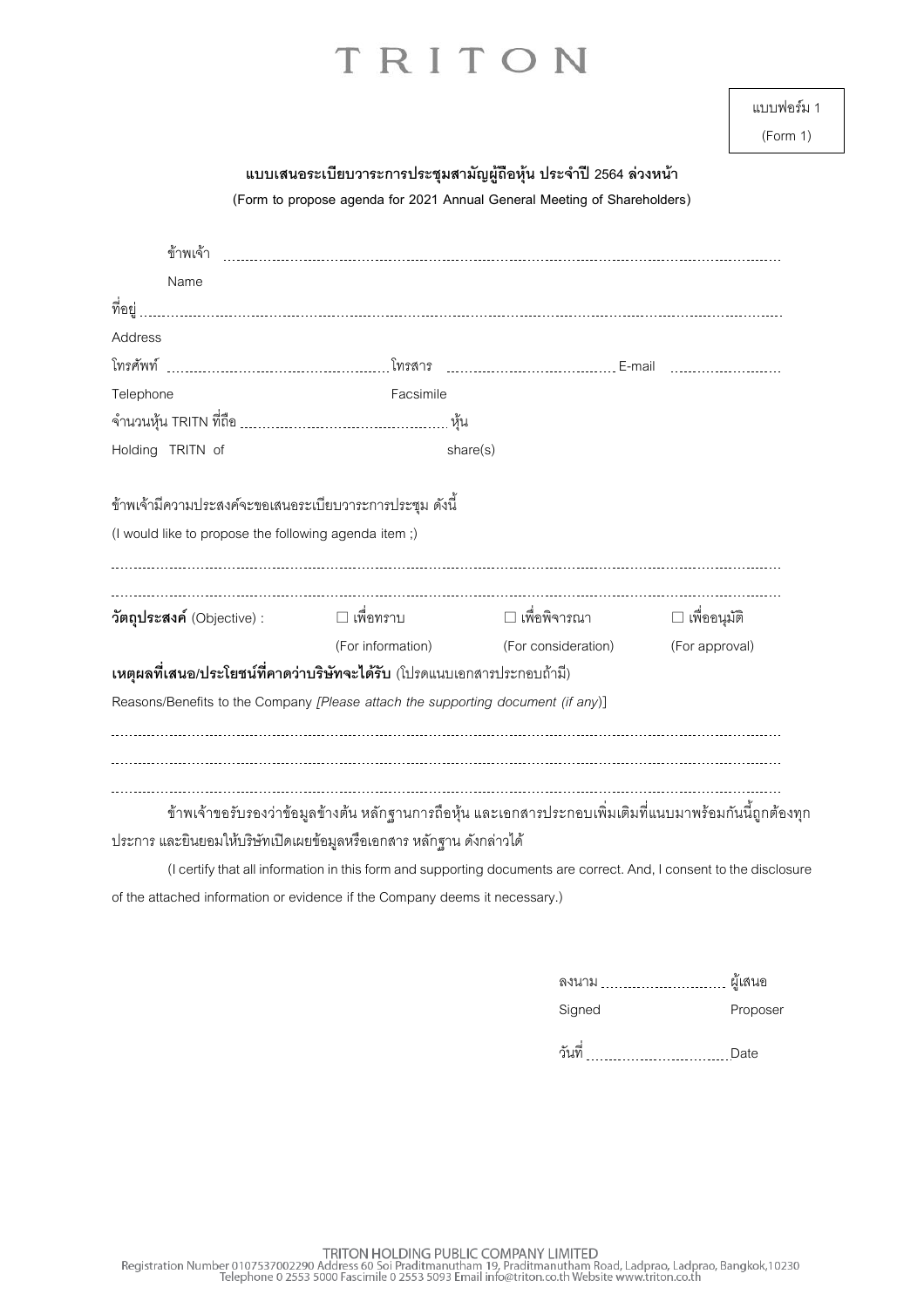### **เอกสาร/หลักฐานประกอบการพิจารณา** (Documentation required)

1. หลักฐานแสดงตนของผู้ถือหุ้น (Shareholder's identification)

| ประเภทผู้ถือหุ้น (Type of shareholders) |                                                                                                                                                                                                                                                                  |                                                                                                                                                                                                                              |  |
|-----------------------------------------|------------------------------------------------------------------------------------------------------------------------------------------------------------------------------------------------------------------------------------------------------------------|------------------------------------------------------------------------------------------------------------------------------------------------------------------------------------------------------------------------------|--|
| บุคคลธรรมดา<br>(Individual)             | สำเนาบัตรประชาชน หรือสำเนาหนังสือเดินทาง<br>(กรณีเป็นชาวต่างชาติ) <u>ที่ลงนามรับรองสำเนา</u><br><u>ถูกต้อง</u>                                                                                                                                                   | A signed copy of identification card/passport (in<br>case of foreigner) must be enclosed                                                                                                                                     |  |
|                                         | ้ สำเนาใบหุ้น <u>ที่ลงนามรับรองสำเนาถูกต้อง</u> หรือ<br>หนังสือรับรองจากนายหน้าค้าหลักทรัพย์ หรือ<br>บริษัท ศูนย์รับฝากหลักทรัพย์ (ประเทศไทย) จำกัด                                                                                                              | A signed copy of share certificate or a copy of<br>certificate of share held issued by securities<br>companies or Thailand Securities Depository<br>Co.,Ltd.                                                                 |  |
| นิติบุคคล<br>(Juristic person)          | สำเนาหนังสือรับรองนิติบุคคลที่ <u>ลงนามโดย</u><br><u>กรรมการผู้มีอำนาจลงนาม พร้อมประทับตรา</u><br><u>บริษัท (ถ้ามี)</u> และสำเนาบัตรประชาชนหรือสำเนา<br>หนังสือเดินทาง (กรณีเป็นชาวต่างชาติ) ของ<br>กรรมการผู้มีอำนาจลงนามดังกล่าวที่ลงนาม<br>รับรองสำเนาถูกต้อง | A copy of the company's affidavit signed by<br>authorized director and affix with the company's<br>seal, and a copy of identification card/passport<br>(in case of foreigner) of authorized directors<br>must be enclosed    |  |
|                                         | สำเนาใบหุ้นที่ลงนามรับรองสำเนาถูกต้องโดย<br>กรรมการผู้มีอำนาจลงนาม พร้อมประทับตรา<br>บริษัท (ถ้ามี) หรือหนังสือรับรองจากนายหน้าค้า<br>หลักทรัพย์ หรือบริษัทศูนย์รับฝากหลักทรัพย์<br>(ประเทศไทย) จำกัด                                                            | A copy of share certificates signed by<br>authorized director and affix with the company's<br>seal, or a copy of certificates of share held<br>issued by securities companies or Thailand<br>Securities Depository Co., Ltd. |  |
| หมายเหตุ:                               | ในกรณีที่ผู้ถือหุ้นมีการแก้ไขคำนำหน้าชื่อ ชื่อ หรือนามสกุล จะต้องแนบสำเนาหลักฐานการ                                                                                                                                                                              |                                                                                                                                                                                                                              |  |
| (Note)                                  | เปลี่ยนแปลงดังกล่าวที่ลงนามรับรองสำเนาถูกต้องมาด้วย                                                                                                                                                                                                              |                                                                                                                                                                                                                              |  |

(If the shareholder (s) has his/her title, name and/or surname changed, a signed copy of evidence of those changes must be enclosed.)

2. ข้อกำหนดเพิ่มเติมในการเสนอระเบียบวาระการประชุม (Additional condition for proposal)

|            | ผู้ถือหุ้นหลายคนรวมกันเสนอระเบียบวาระการ                              | In case a group of shareholders proposes          |
|------------|-----------------------------------------------------------------------|---------------------------------------------------|
| ึกรณีที่ 1 | <u>ประชุม ให้ผู้ถือหุ้นทุกคนกรอกแบบฟอร์มนี้คนละ</u>                   | agenda, each shareholder must separately fill in  |
| (Case 1)   | <u>้ 1 ใบพร้อมลงนามจากนั้นรวบรวมเป็นชุดเดียวกัน</u><br>และนำส่งบริษัท | and sign this form as evident. Then the form      |
|            |                                                                       | should be gathered into one set before submitting |
|            |                                                                       | to the company                                    |
| ึกรณีที่ 2 | ผู้ถือหุ้นคนเดียวหรือหลายคนประสงค์ที่จะเสนอ                           | In case the shareholder (s) wishes to propose     |
| (Case 2)   | ้มากกว่า 1 วาระให้ผู้ถือหุ้นจัดทำแบบฟอร์ม 1 ชุด                       | more than one agenda, Form must be filled         |
|            | ้ต่อ 1 วาระ                                                           | separately for each particular agenda.            |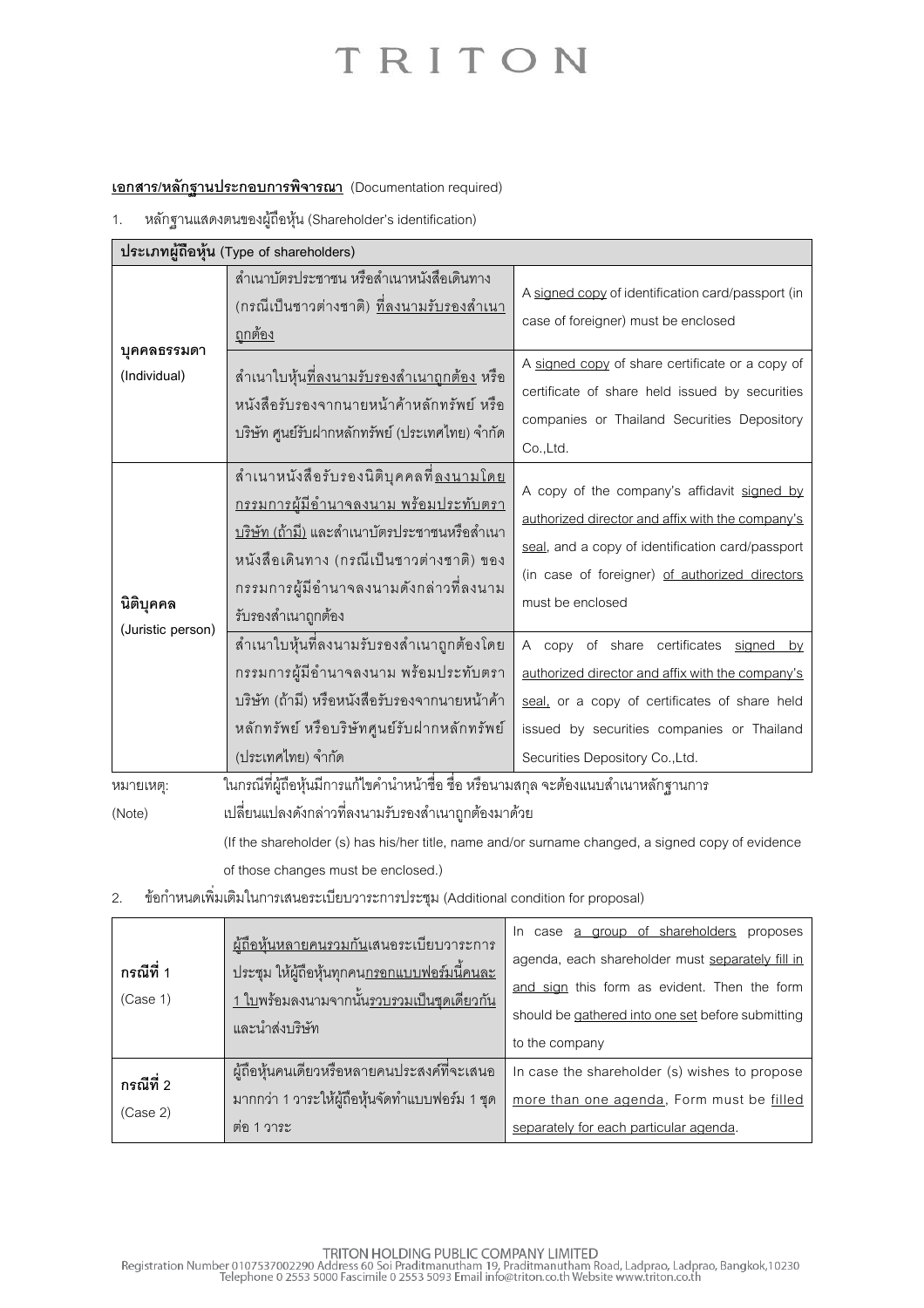3. บริษัทจะไม่พิจารณาระเบียบวาระที่ผู้ถือหุ้นเสนอ ในกรณีที่พบว่าข้อมูล และ/หรือเอกสารประกอบไม่ครบถ้วน ไม่ถูกต้อง หรือ บริษัทไม่สามารถติดต่อผู้ถือหุ้นได้ รวมทั้งกรณีที่ผู้ถือหุ้นมีคุณสมบัติไม่ครบถ้วนตามที่กำหนด (The Company will not consider the proposed agenda if the information / evidence provided is incomplete,

incorrect or the shareholder cannot be contacted or are not fully qualified as indicated.)

แบบฟอร์ม 2 (Form 2)

**แบบเสนอชื่อบุคคลเพอื่ เข้ารับเป็นกรรมการ บริษัท ไทรทัน โฮลดงิ้ จา กัด (มหาชน) ประจา ปี2564 (Form to nominate TRITN's director for the year 2021)**

|           | Name (Proposer) |           |        |
|-----------|-----------------|-----------|--------|
| ที่อยู่   |                 |           |        |
| Address   |                 |           |        |
|           |                 | โทรสาร    | E-mail |
| Telephone |                 | Facsimile |        |
|           |                 |           |        |
|           |                 |           |        |

ข้าพเจ้ามีความประสงค์จะขอเสนอชื่อ (นาย/นาง/นางสาว) เข้ารับการพิจารณาคัดเลือกเป็นกรรมการบริษัท ไทรทัน โฮลดิ้ง จำกัด (มหาชน) ในปี 2564 โดยบุคคลดังกล่าวให้ความยินยอมและ รับรองว่าข้อความที่แจ้งไว้ใน "แบบประวัติของบคคลที่ได้รับการเสนอชื่อเพื่อเข้ารับการคัดเลือกเป็นกรรมการ ประจำปี 2561" (แบบฟอร์ม 3) และเอกสารประกอบการพิจารณามีความถูกต้องเป็นจริงทุกประการ

(I propose to nominate (Mr./Mrs./Miss) as a candidate to be elected TRITN's director for the year2021. Such person has made his/her consent and certified that information provided in "the resume of a proposed candidate to be elected as a director for the year 2021" (Form 3) and other supporting document is true and correct.

พร้อมกันนี้ ข้าพเจ้าขอรับรองว่าข้อมูลของข้าพเจ้าข้างต้น หลักฐานแสดงการถือหุ้น และเอกสารประกอบการพิจารณา ต่างๆ มีความครบถ้วน ถูกต้อง และเป็นจริงทุกประการ โดยข้าพเจ้ายินยอมให้บริษัทเปิดเผยข้อมูลหรือเอกสาร หลักฐานดังกล่าวได้ ในกรณีที่มีความจำเป็น

(I certify that all information I have provided in this form including the evidence of shares held and supporting documents is true and correct. I consent that Company may disclose the attached information or evidence if the Company deems it necessary.)

| ลงนาม  | ผู้เสนอ  |
|--------|----------|
| Signed | Proposer |

วันที่ Date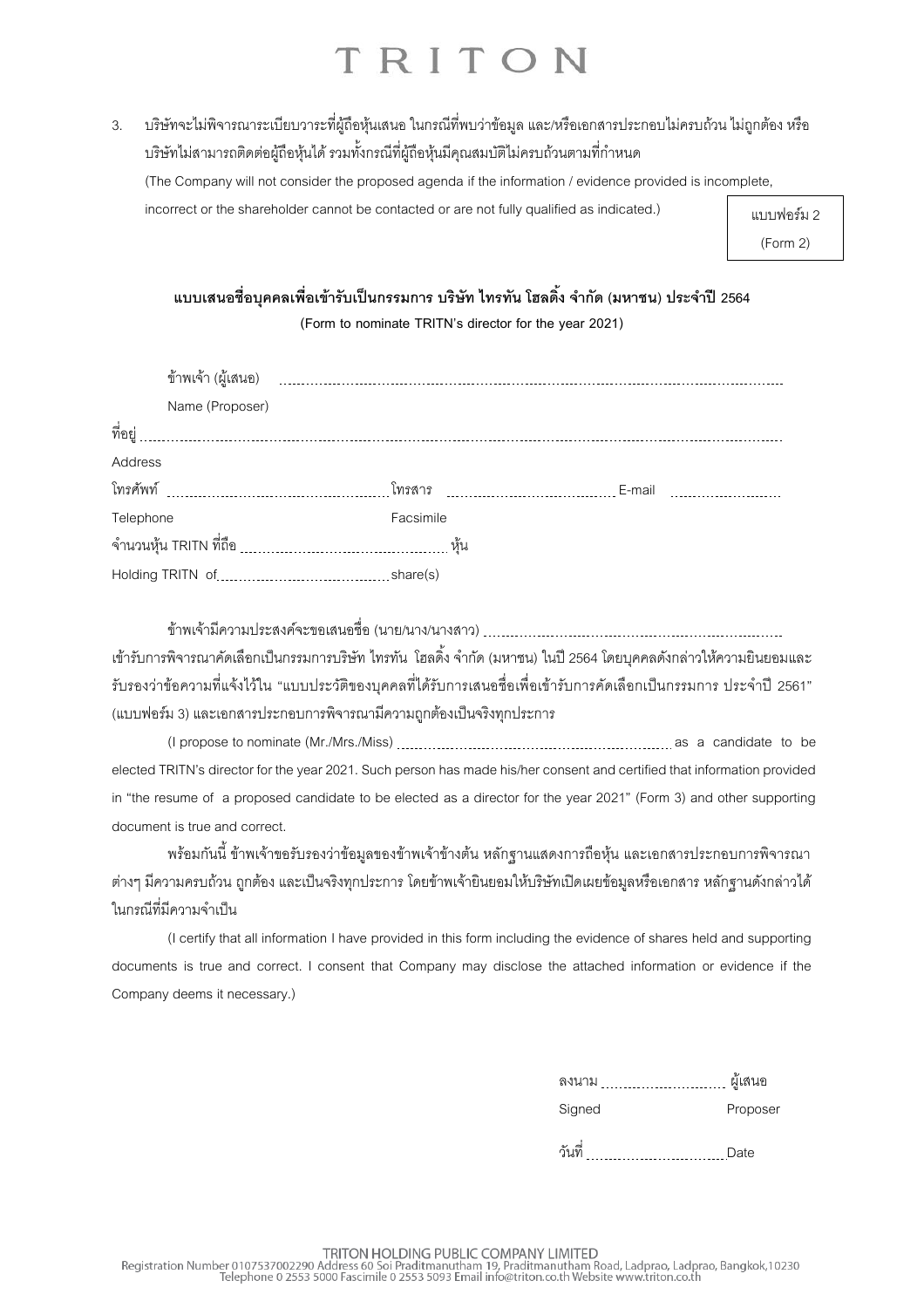| แบบฟอร์ม 3 |  |
|------------|--|
| (Form 3)   |  |

 $2" \times 2"$ รูปถ่าย (ไม่เกิน 3 เดือน) Photograph(taken within 3 months)

**ประวัติของบุคคลที่ได้รับการเสนอชื่อ**

**เพื่อรับการคดัเลอืกเป็นกรรมการ ประจา ปี2564**

**(Resume of a proposed candidate to be elected as a director for the year 2021)**

|             | Name (Mr. / Mrs. / Miss) |               |     |         |  |
|-------------|--------------------------|---------------|-----|---------|--|
| ที่อยู่     |                          |               |     |         |  |
| Address     |                          |               |     |         |  |
|             |                          |               |     |         |  |
| Nationality |                          | Date of birth | Age | year(s) |  |
|             |                          | โทรสาร        |     |         |  |
| Telephone   |                          | Facsimile     |     |         |  |
|             |                          |               |     |         |  |

**คุณวุฒิทางการศึกษา (Education)**

| ปีที่สำเร็จ          | ระดับการศึกษา     | ิสถาบันการศึกษา           | สาขาวิชา               |
|----------------------|-------------------|---------------------------|------------------------|
| (Year of graduation) | (Education Level) | (Educational Institution) | (Major/Specialization) |
|                      |                   |                           |                        |
|                      |                   |                           |                        |
|                      |                   |                           |                        |

#### **ประวัติการท างานภายใน 5 ปี (Working experiences in the past 5 years)**

| ตั้งแต่ปี<br>(From year) | ถึงปี<br>(To year) | บริษัท/ประเภทธุรกิจ<br>(Company /Type of business) | ์ ตำแหน่ง<br>(Position) |
|--------------------------|--------------------|----------------------------------------------------|-------------------------|
|                          |                    |                                                    |                         |
|                          |                    |                                                    |                         |
|                          |                    |                                                    |                         |
|                          |                    |                                                    |                         |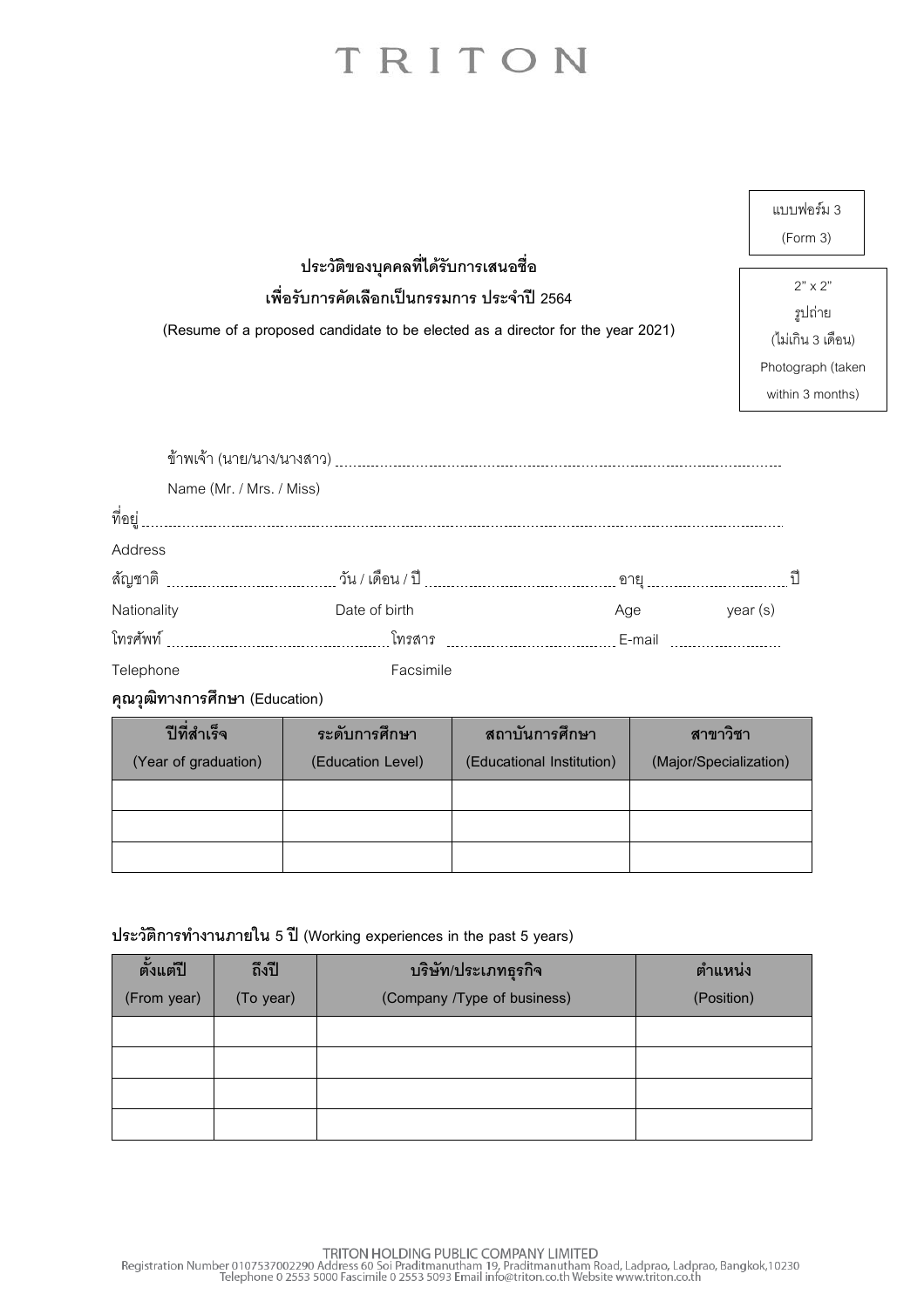### **การผ่านการอบรมหลักสูตรกรรมการที่จัดโดยสมาคมส่งเสริมสถาบันกรรมการบริษัทไทย (IOD)**

(โปรดแนบสำเนาหลักฐานการผ่านการฝึกอบรม พร้อมรับรองสำเนาถูกต้อง)

(Training for director course of Thai Institute of director (IOD) *(Please enclose a certified true copy of certificates)*

| $\tilde{1}$ | หลักสูตร |
|-------------|----------|
| (Year)      | (Course) |
|             |          |
|             |          |
|             |          |

### **ความสามารถ / ความเชี่ยวชาญ (Competency / Expertise)**

| ลำดับที่ | รายละเอียด |  |
|----------|------------|--|
| (No.)    | (Details)  |  |
|          |            |  |
|          |            |  |

จ านวนหุ้น TRITN ที่ถือ หุ้น Holding TRITN of share(s)

### **การมีส่วนได้เสียทั้งทางตรง และ/หรือทางอ้อมในฐานะที่เป็นคู่สัญญากับ TRITN** (โปรดระบุลักษณะของกิจกรรม

และลักษณะส่วนได้เสียพร้อมระบุมูลค่าของรายการ)

(Please specify any direct and/or indirect interests in TRITN as counterparty *(Please specify nature of transaction and characteristic of such interests, and transaction value))*

### **การถือหุ้น หรือร่วมเป็นกรรมการในบริษัทที่เกี่ยวข้องกับ TRITN** *(โปรดระบชุ ื่อบริษัท จำ นวนหนุ้ ทีถ่ ือ รอ้ยละของ จำ นวนหนุ้ ทมี่ ีสทิธิออกสยีงทงั้หมด*

(Please specify any shareholding or directorship of any related company of TRITN *(Please specify company's names, number of shares held, and percentage of total number of the voting rights))*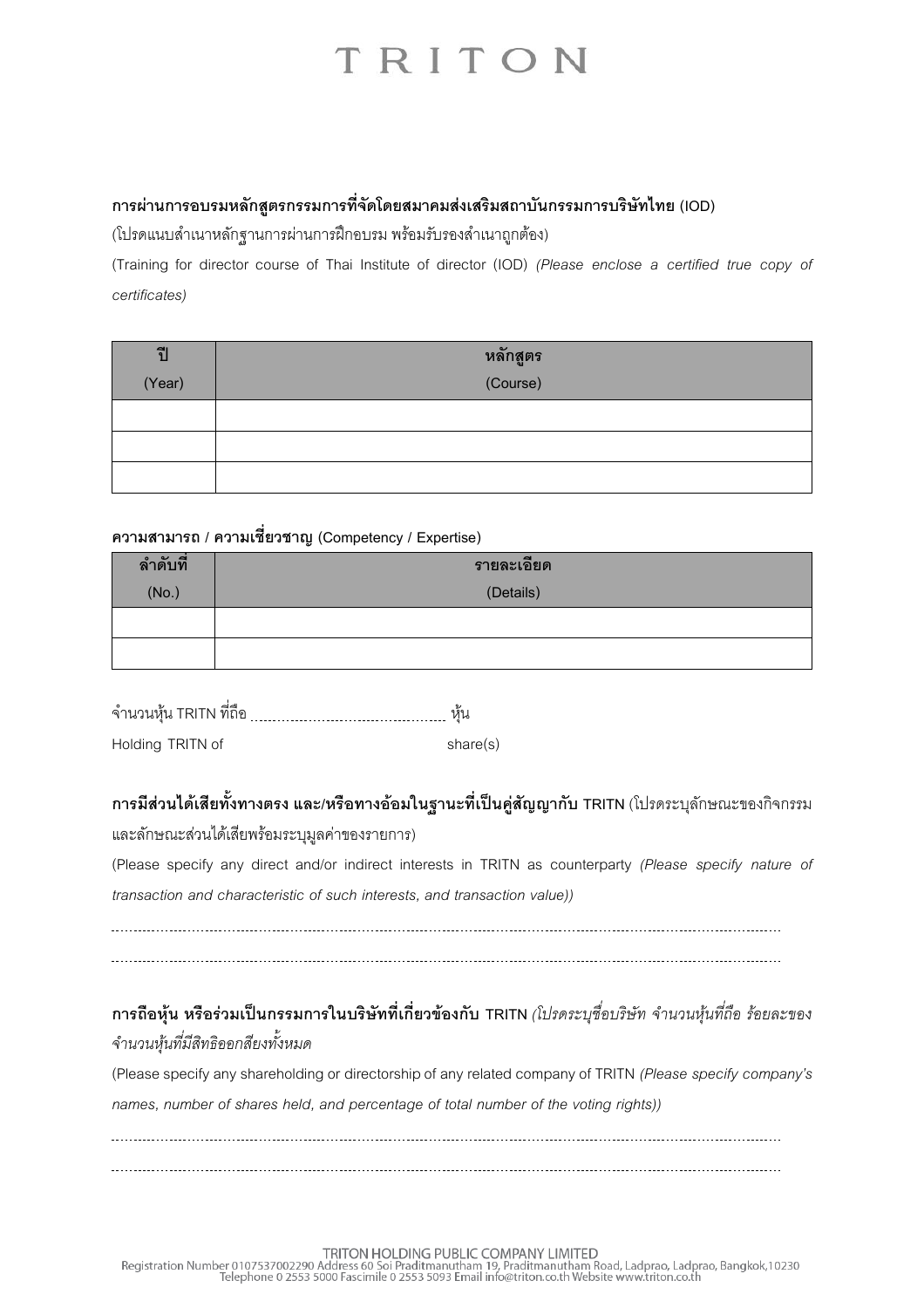**การถือหุ้น หรือเข้าร่วมเป็นหุ้นส่วนในห้างหุ้นส่วน หรือเป็นกรรมการของบริษัทที่ประกอบกิจการอันมีสภาพ เดียวกันและเป็ นการแข่งขันกับกิจการของ TRITN** *(โปรดระบุชื่อห้ำงหุ้นส่วน / บริษัท จำ นวนหนุ้ ทีถ่ อื คิดเป็นรอ้ยละ ของจำ นวนหนุ้ ทมี่ ีสทิธิออกเสยีงทงั้หมด และประเภทธุรกิจของหำ้งหนุ้ สว่ น / บรษิัท ดงักล่ำว)*

(Please specify any shareholder or partnership, or director of any company that operates the same nature of business as TRITN and is in competition with the business of TRITN *(Please specify partnership's name, number of shares held, percentage of total number of the voting rights and its nature of business))*

ข้าพเจ้าให้ความยินยอมในการถูกเสนอชื่อเพื่อรับการพิจารณาคัดเลือกเป็นกรรมการของบริษัท ไทรทัน โฮลดิ้ง ้จำกัด (มหาชน) ประจำปี 2564 และขอรับรองว่าข้อมลของข้าพเจ้าข้างต้นนี้ถูกต้องครบถ้วน และเป็นความจริงทุกประการ และขอรับรองว่าข้าพเจ้าเป็นผู้มีคุณสมบัติ และไม่มีลักษณะต้องห้ามตามที่กฎหมายกำหนด

(I hereby consent to this propose to be nominated as TRITN's director for the year 2021, and declare that all the information I have provided in this form and the supporting document is true and correct. I certify that my qualification meet all the Company's criteria and do not have any prohibition as stipulated by law.)

| ลงนาม  | ผู้ที่ได้รับการเสนอชื่อ |
|--------|-------------------------|
| Signed | Candidate               |
| วันที่ | Date                    |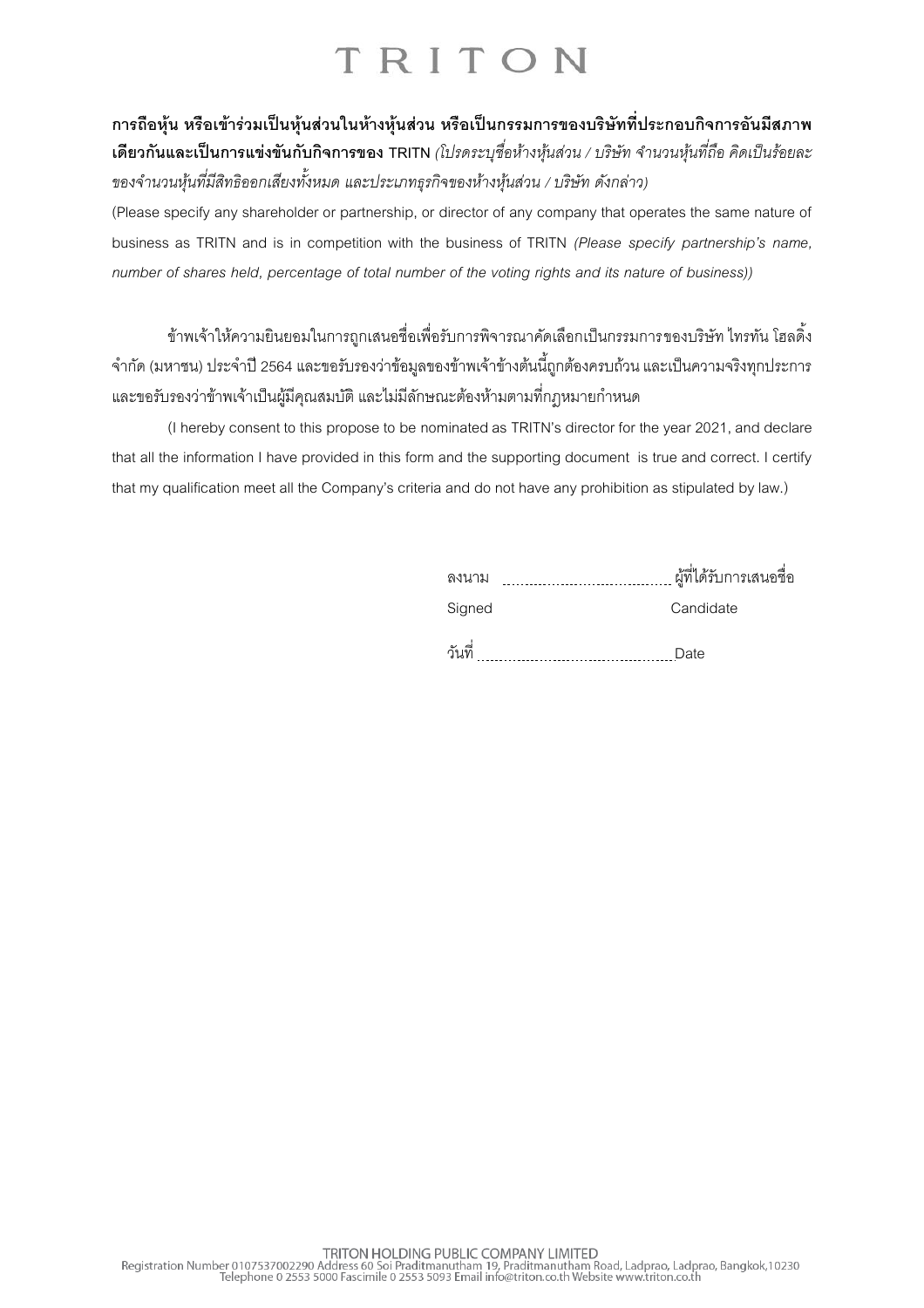### **เอกสารหลักฐานประกอบการพิจารณา** (Documentation required)

<u>สำหรับแบบฟอร์ม 2</u> (For Form 2)

### 1. หลักฐานแสดงตนของผู้ถือหุ้น (Shareholder's identification)

| ประเภทผู้ถือหุ้น (Type of shareholders) |                                                                                                                                                                                                                                                                    |                                                                                                                                                                                                                              |  |  |
|-----------------------------------------|--------------------------------------------------------------------------------------------------------------------------------------------------------------------------------------------------------------------------------------------------------------------|------------------------------------------------------------------------------------------------------------------------------------------------------------------------------------------------------------------------------|--|--|
| บุคคลธรรมดา<br>(Individual)             | สำเนาบัตรประชาชน หรือสำเนาหนังสือเดินทาง<br>(กรณีเป็นชาวต่างชาติ) <u>ที่ลงนามรับรองสำเนา</u><br><u>ถูกต้อง</u>                                                                                                                                                     | A signed copy of identification card/passport<br>(in case of foreigner) must be enclosed                                                                                                                                     |  |  |
|                                         | ้ สำเนาใบหุ้น <u>ที่ลงนามรับรองสำเนาถูกต้อง</u> หรือ<br>หนังสือรับรองจากนายหน้าค้าหลักทรัพย์ หรือ<br>บริษัท ศูนย์รับฝากหลักทรัพย์ (ประเทศไทย) จำกัด                                                                                                                | A signed copy of share certificate or a copy of<br>certificate of share held issued by securities<br>companies or Thailand Securities Depository<br>Co.,Ltd.                                                                 |  |  |
| นิติบุคคล<br>(Juristic person)          | ้ สำเนาหนังสือรับรองนิติบุคคลที่ <u>ลงนามโดย</u><br><u>กรรมการผู้มีอำนาจลงนาม พร้อมประทับตรา</u><br><u>บริษัท (ถ้ามี)</u> และสำเนาบัตรประชาชนหรือสำเนา<br>หนังสือเดินทาง (กรณีเป็นชาวต่างชาติ) ของ<br>กรรมการผู้มีอำนาจลงนามดังกล่าวที่ลงนาม<br>รับรองสำเนาถูกต้อง | A copy of the company's affidavit signed by<br>authorized director and affix with the<br>company's seal, and a copy of identification<br>card/passport (in case of foreigner)<br>of<br>authorized directors must be enclosed |  |  |
|                                         | ้ สำเนาใบหุ้นที่ลงนามรับรองสำเนาถูกต้อง <u>โดย</u><br><u>กรรมการผู้มีอำนาจลงนาม พร้อมประทับตรา</u><br><u>บริษัท (ถ้ามี)</u> หรือหนังสือรับรองจากนายหน้าค้า<br>หลักทรัพย์ หรือบริษัทศูนย์รับฝากหลักทรัพย์<br>(ประเทศไทย) จำกัด                                      | A copy of share certificate signed by authorized<br>director and affix with the company's seal, or a<br>copy of certificates of share held issued by<br>securities companies or Thailand Securities<br>Depository Co., Ltd.  |  |  |
| หมายเหตุ:                               | ในกรณีที่ผู้ถือหุ้นมีการแก้ไขคำนำหน้าชื่อ ชื่อ หรือนามสกุล จะต้องแนบสำเนาหลักฐานการ                                                                                                                                                                                |                                                                                                                                                                                                                              |  |  |
| (Note)                                  | เปลี่ยนแปลงดังกล่าวที่ลงนามรับรองสำเนาถูกต้องมาด้วย                                                                                                                                                                                                                |                                                                                                                                                                                                                              |  |  |
|                                         |                                                                                                                                                                                                                                                                    | (If the shareholder (s) has his/her title, name and/or surname changed, a signed copy of                                                                                                                                     |  |  |

evidence of those changes must be enclosed.)

### 2. ข้อกำหนดเพิ่มเติมในการเสนอชื่อบุคคลเพื่อเข้ารับการคัดเลือก (Additional condition for proposal)

| กรณีที่  | ผู้ถือหุ้นหลายคนรวมกันเสนอชื่อบุคคลเพื่อเข้ารับ<br>่ การพิจารณาเลือกตั้งเป็นกรรมการ ให้ผ้ถือห้นทก | In case a group of shareholders proposes a       |
|----------|---------------------------------------------------------------------------------------------------|--------------------------------------------------|
| (Case 1) |                                                                                                   | candidate, each shareholder must separately      |
|          |                                                                                                   | fill in and sign this form as evidence. Then the |